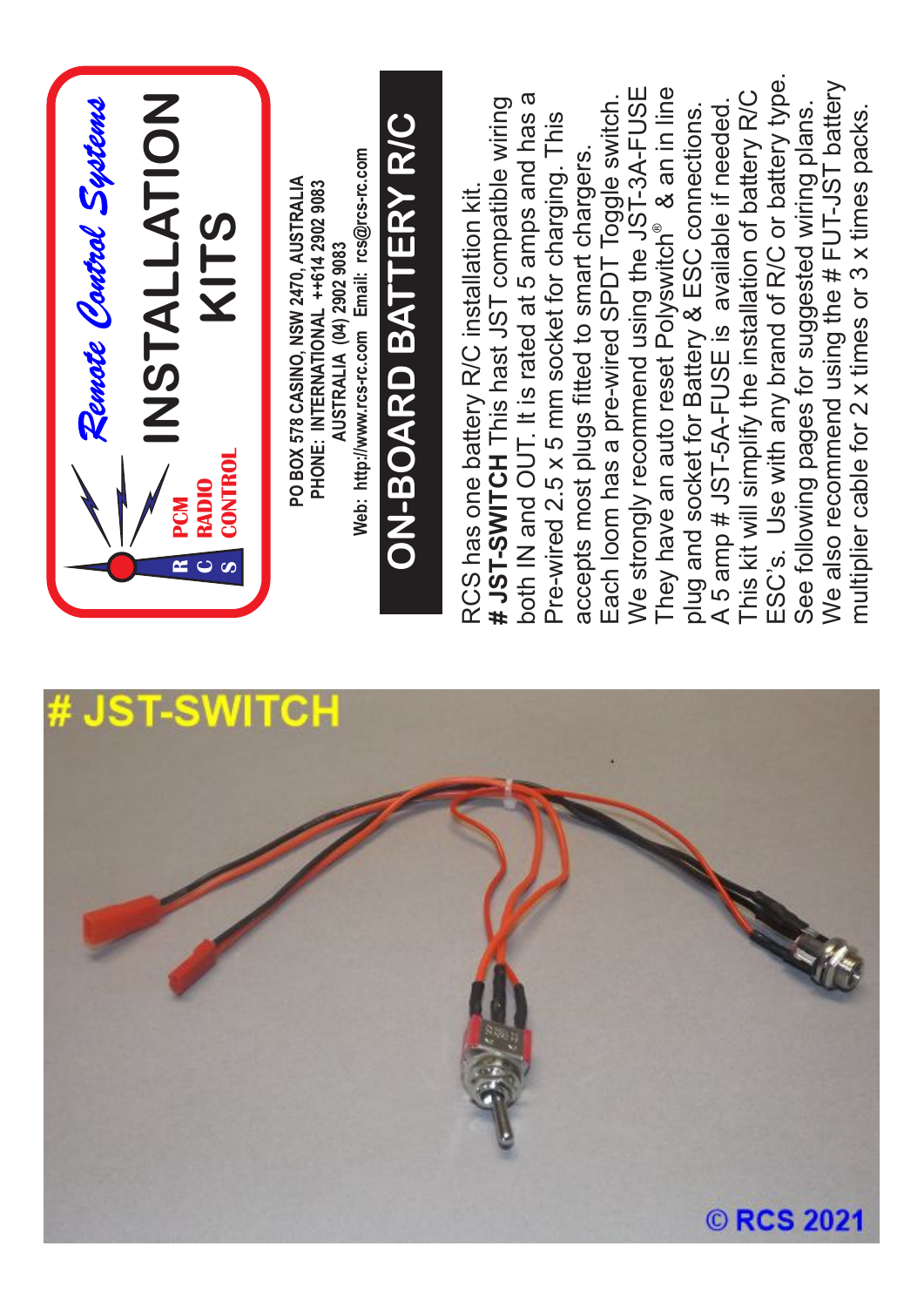## **WIRING THE # JST-SWITCH.**

**SWITCH IS SHOWN IN THE ON POSITION.**

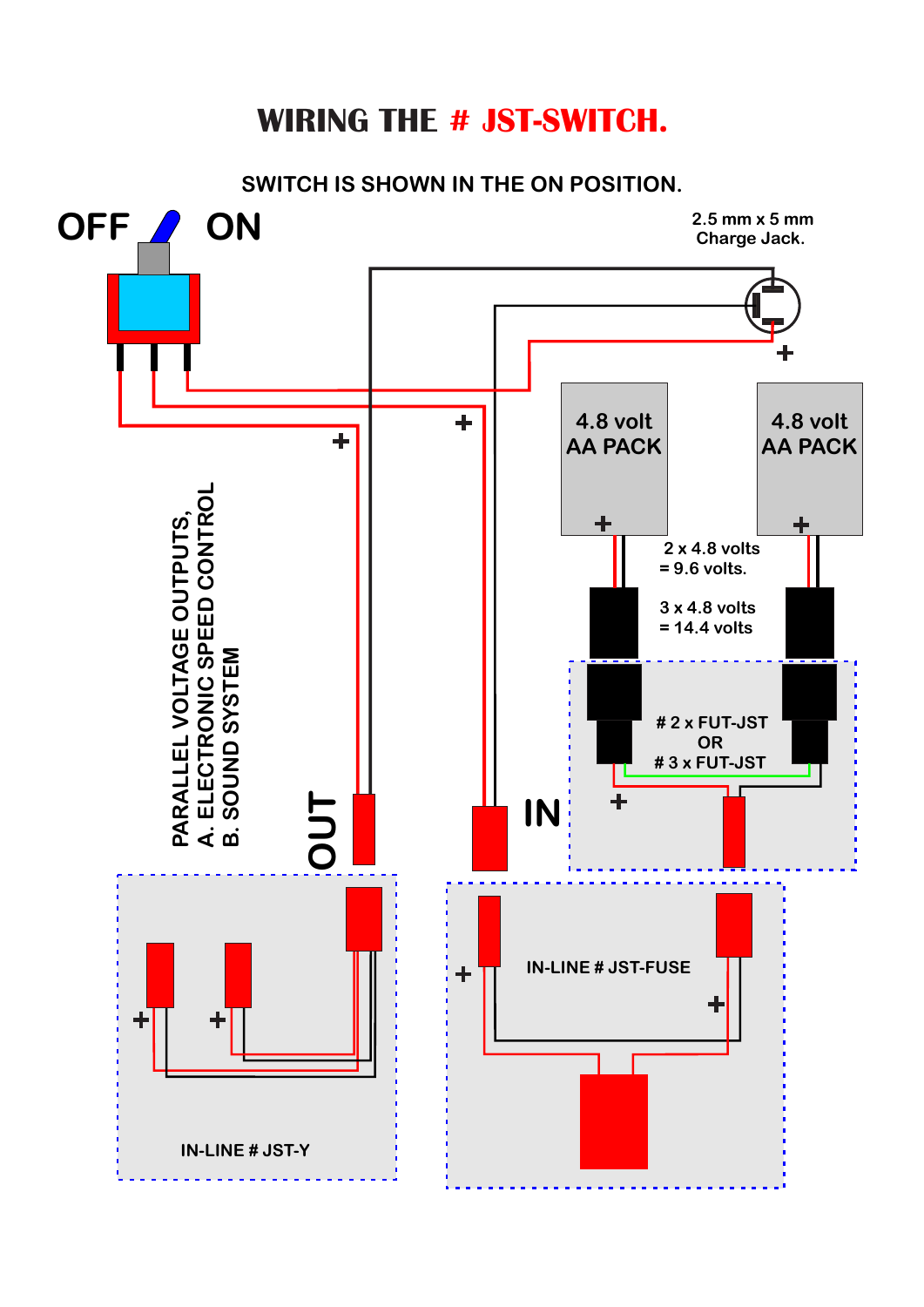## **WIRING THE # JST-SWITCH.**

**SWITCH IS SHOWN IN THE ON POSITION.**